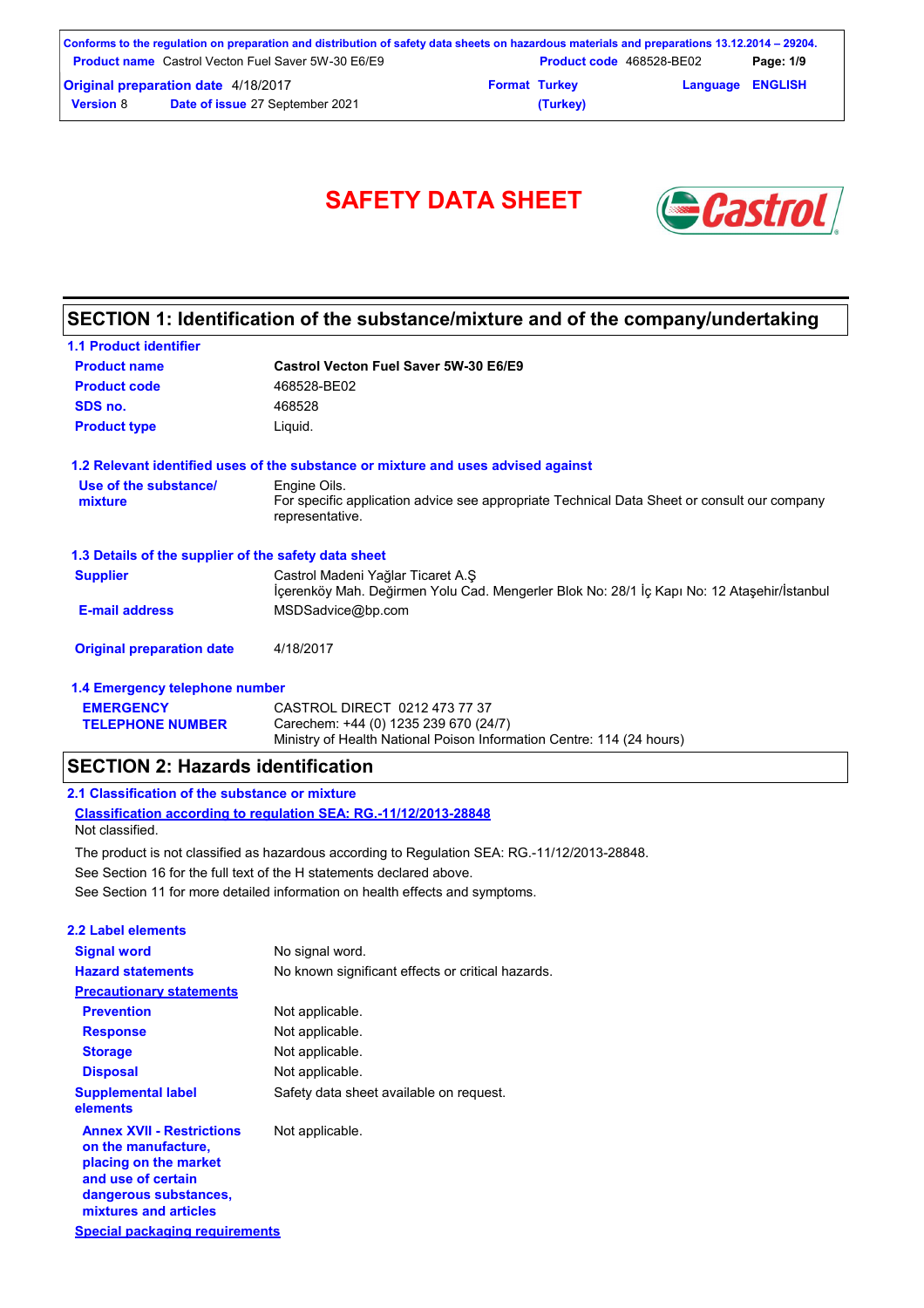|                  | Conforms to the regulation on preparation and distribution of safety data sheets on hazardous materials and preparations 13.12.2014 – 29204. |                      |                          |                         |           |
|------------------|----------------------------------------------------------------------------------------------------------------------------------------------|----------------------|--------------------------|-------------------------|-----------|
|                  | <b>Product name</b> Castrol Vecton Fuel Saver 5W-30 E6/E9                                                                                    |                      | Product code 468528-BE02 |                         | Page: 2/9 |
|                  | <b>Original preparation date 4/18/2017</b>                                                                                                   | <b>Format Turkey</b> |                          | <b>Language ENGLISH</b> |           |
| <b>Version 8</b> | Date of issue 27 September 2021                                                                                                              |                      | (Turkey)                 |                         |           |

| <b>SECTION 2: Hazards identification</b> |  |
|------------------------------------------|--|
|------------------------------------------|--|

| <b>Containers to be fitted</b><br>with child-resistant<br>fastenings | Not applicable.                                                                                                                                                                                                          |
|----------------------------------------------------------------------|--------------------------------------------------------------------------------------------------------------------------------------------------------------------------------------------------------------------------|
| <b>Tactile warning of danger</b>                                     | Not applicable.                                                                                                                                                                                                          |
| 2.3 Other hazards                                                    |                                                                                                                                                                                                                          |
| <b>Product meets the criteria</b><br>for PBT or vPvB                 | This mixture does not contain any substances that are assessed to be a PBT or a<br>vPvB.                                                                                                                                 |
| Other hazards which do<br>not result in classification               | Defatting to the skin.<br>USED ENGINE OILS<br>Used engine oil may contain hazardous components which have the potential to<br>cause skin cancer.<br>See Toxicological Information, section 11 of this Safety Data Sheet. |
|                                                                      | <b>SECTION 3: Composition/information on ingredients</b>                                                                                                                                                                 |

### **SECTION 3: Composition/information on ingredients**

| <b>3.2 Mixtures</b><br>Mixture                                                                               |            |             |                           |             |
|--------------------------------------------------------------------------------------------------------------|------------|-------------|---------------------------|-------------|
| Highly refined base oil (IP 346 DMSO extract < 3%). Synthetic base stock. Proprietary performance additives. |            |             |                           |             |
| <b>Product/ingredient name</b>                                                                               | CAS no.    | $\%$        | SEA: RG.-11/12/2013-28848 | <b>Type</b> |
| Distillates (petroleum), hydrotreated heavy<br>paraffinic                                                    | 64742-54-7 | $≥25 - ≤50$ | Asp. Tox. 1, H304         | [1] [2]     |
| Distillates (petroleum), hydrotreated heavy<br>paraffinic                                                    | 64742-54-7 | ≤10         | Not classified.           | $[2]$       |
| Distillates (petroleum), solvent-dewaxed<br>heavy paraffinic                                                 | 64742-65-0 | ≤3          | Asp. Tox. 1, H304         | [1] [2]     |
| Distillates (petroleum), hydrotreated light<br>paraffinic                                                    | 64742-55-8 | ≤3          | Asp. Tox. 1, H304         | [1] [2]     |
| Distillates (petroleum), solvent-dewaxed                                                                     | 64742-56-9 | ≤3          | Asp. Tox. 1, H304         | [1] [2]     |

**See Section 16 for the full text of the H statements declared above.**

**There are no additional ingredients present which, within the current knowledge of the supplier and in the concentrations applicable, are classified as hazardous to health or the environment and hence require reporting in this section.**

Type

light paraffinic

[1] Substance classified with a health or environmental hazard

[2] Substance with a workplace exposure limit

[3] Substance meets the criteria for PBT

[4] Substance meets the criteria for vPvB

[5] Additional disclosure due to company policy

Occupational exposure limits, if available, are listed in Section 8.

## **SECTION 4: First aid measures**

## **4.1 Description of first aid measures**

| <b>Inhalation</b>                 | If inhaled, remove to fresh air. Get medical attention if symptoms occur.                                                                                                                                                               |
|-----------------------------------|-----------------------------------------------------------------------------------------------------------------------------------------------------------------------------------------------------------------------------------------|
| <b>Ingestion</b>                  | Do not induce vomiting unless directed to do so by medical personnel. Get medical<br>attention if symptoms occur.                                                                                                                       |
| <b>Skin contact</b>               | Wash skin thoroughly with soap and water or use recognised skin cleanser.<br>Remove contaminated clothing and shoes. Wash clothing before reuse. Clean<br>shoes thoroughly before reuse. Get medical attention if symptoms occur.       |
| <b>Eye contact</b>                | In case of contact, immediately flush eyes with plenty of water for at least 15<br>minutes. Eyelids should be held away from the eyeball to ensure thorough rinsing.<br>Check for and remove any contact lenses. Get medical attention. |
| <b>Protection of first-aiders</b> | No action shall be taken involving any personal risk or without suitable training.                                                                                                                                                      |

#### **4.2 Most important symptoms and effects, both acute and delayed**

See Section 11 for more detailed information on health effects and symptoms.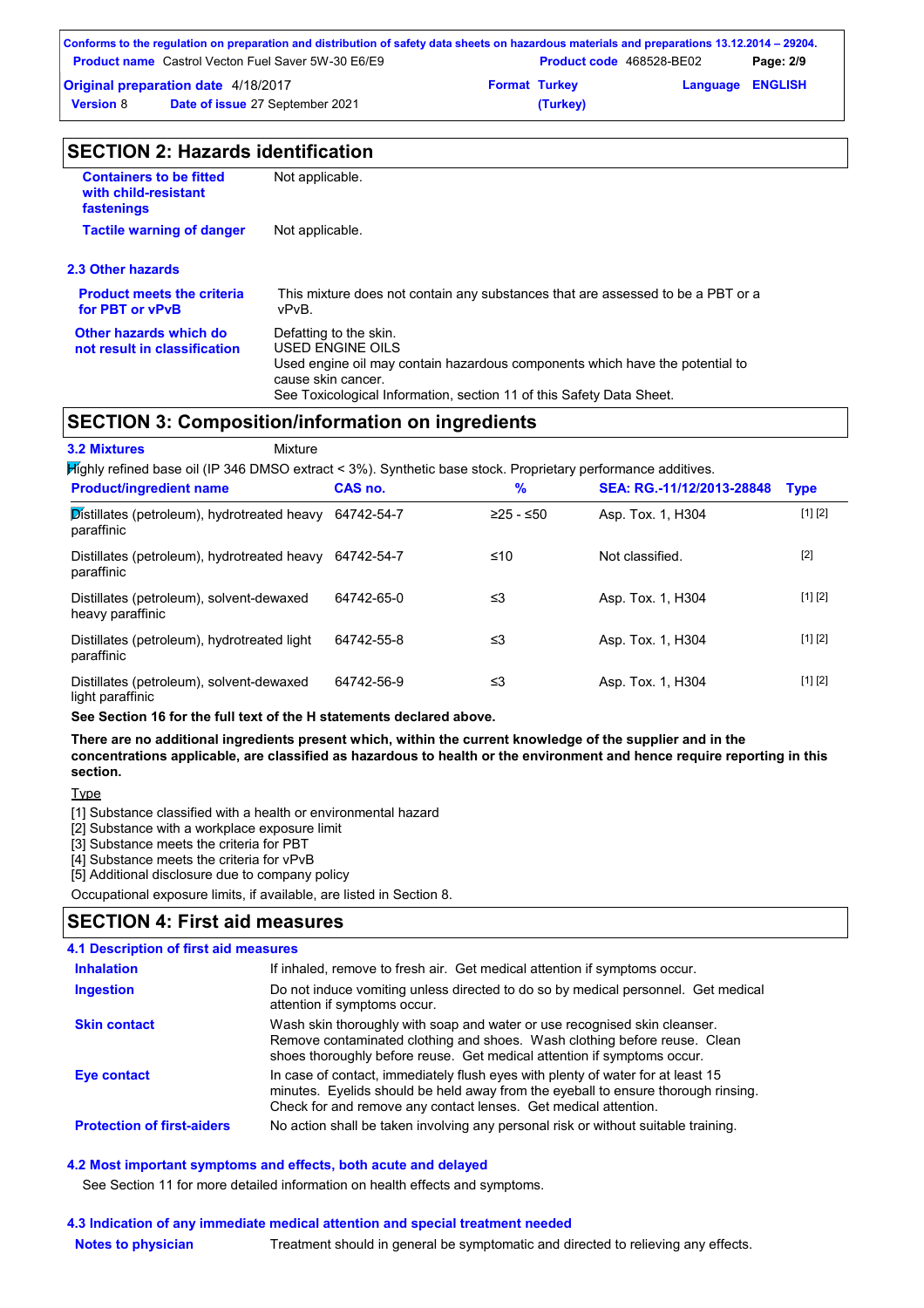|                                            | Conforms to the regulation on preparation and distribution of safety data sheets on hazardous materials and preparations 13.12.2014 – 29204. |                      |                          |                         |           |
|--------------------------------------------|----------------------------------------------------------------------------------------------------------------------------------------------|----------------------|--------------------------|-------------------------|-----------|
|                                            | <b>Product name</b> Castrol Vecton Fuel Saver 5W-30 E6/E9                                                                                    |                      | Product code 468528-BE02 |                         | Page: 3/9 |
| <b>Original preparation date 4/18/2017</b> |                                                                                                                                              | <b>Format Turkey</b> |                          | <b>Language ENGLISH</b> |           |
| <b>Version 8</b>                           | Date of issue 27 September 2021                                                                                                              |                      | (Turkey)                 |                         |           |

#### No action shall be taken involving any personal risk or without suitable training. Promptly isolate the scene by removing all persons from the vicinity of the incident if there is a fire. **Hazardous combustion products Hazards from the substance or mixture** Combustion products may include the following: carbon oxides (CO, CO2) (carbon monoxide, carbon dioxide) In a fire or if heated, a pressure increase will occur and the container may burst. Fire-fighters should wear positive pressure self-contained breathing apparatus (SCBA) and full turnout gear. Clothing for fire-fighters (including helmets, protective boots and gloves) conforming to European standard EN 469 will provide a basic level of protection for chemical incidents. **Special protective equipment for fire-fighters** In case of fire, use foam, dry chemical or carbon dioxide extinguisher or spray. **5.1 Extinguishing media** Do not use water jet. **Suitable extinguishing media Unsuitable extinguishing media SECTION 5: Firefighting measures 5.2 Special hazards arising from the substance or mixture 5.3 Advice for firefighters Special precautions for fire-fighters**

### **SECTION 6: Accidental release measures**

|                                                          | 6.1 Personal precautions, protective equipment and emergency procedures                                                                                                                                                                                                                                                                                                                        |
|----------------------------------------------------------|------------------------------------------------------------------------------------------------------------------------------------------------------------------------------------------------------------------------------------------------------------------------------------------------------------------------------------------------------------------------------------------------|
| For non-emergency<br>personnel                           | No action shall be taken involving any personal risk or without suitable training. Evacuate<br>surrounding areas. Keep unnecessary and unprotected personnel from entering. Do not touch<br>or walk through spilt material. Put on appropriate personal protective equipment. Floors may<br>be slippery; use care to avoid falling.                                                            |
| For emergency responders                                 | If specialised clothing is required to deal with the spillage, take note of any information in<br>Section 8 on suitable and unsuitable materials. See also the information in "For non-<br>emergency personnel".                                                                                                                                                                               |
| <b>6.2 Environmental</b><br>precautions                  | Avoid dispersal of spilt material and runoff and contact with soil, waterways, drains and sewers.<br>Inform the relevant authorities if the product has caused environmental pollution (sewers,<br>waterways, soil or air).                                                                                                                                                                    |
| 6.3 Methods and material for containment and cleaning up |                                                                                                                                                                                                                                                                                                                                                                                                |
| <b>Small spill</b>                                       | Stop leak if without risk. Move containers from spill area. Absorb with an inert material and<br>place in an appropriate waste disposal container. Dispose of via a licensed waste disposal<br>contractor.                                                                                                                                                                                     |
| <b>Large spill</b>                                       | Stop leak if without risk. Move containers from spill area. Prevent entry into sewers, water<br>courses, basements or confined areas. Contain and collect spillage with non-combustible,<br>absorbent material e.g. sand, earth, vermiculite or diatomaceous earth and place in container<br>for disposal according to local regulations. Dispose of via a licensed waste disposal contractor. |
| 6.4 Reference to other<br><b>sections</b>                | See Section 1 for emergency contact information.<br>See Section 5 for firefighting measures.<br>See Section 8 for information on appropriate personal protective equipment.<br>See Section 12 for environmental precautions.<br>See Section 13 for additional waste treatment information.                                                                                                     |

## **SECTION 7: Handling and storage**

#### **7.1 Precautions for safe handling**

| <b>Protective measures</b>                       | Put on appropriate personal protective equipment (see Section 8).                                                                                                                                                                                                                                                |
|--------------------------------------------------|------------------------------------------------------------------------------------------------------------------------------------------------------------------------------------------------------------------------------------------------------------------------------------------------------------------|
| <b>Advice on general</b><br>occupational hygiene | Eating, drinking and smoking should be prohibited in areas where this material is handled,<br>stored and processed. Wash thoroughly after handling. Remove contaminated clothing and<br>protective equipment before entering eating areas. See also Section 8 for additional<br>information on hygiene measures. |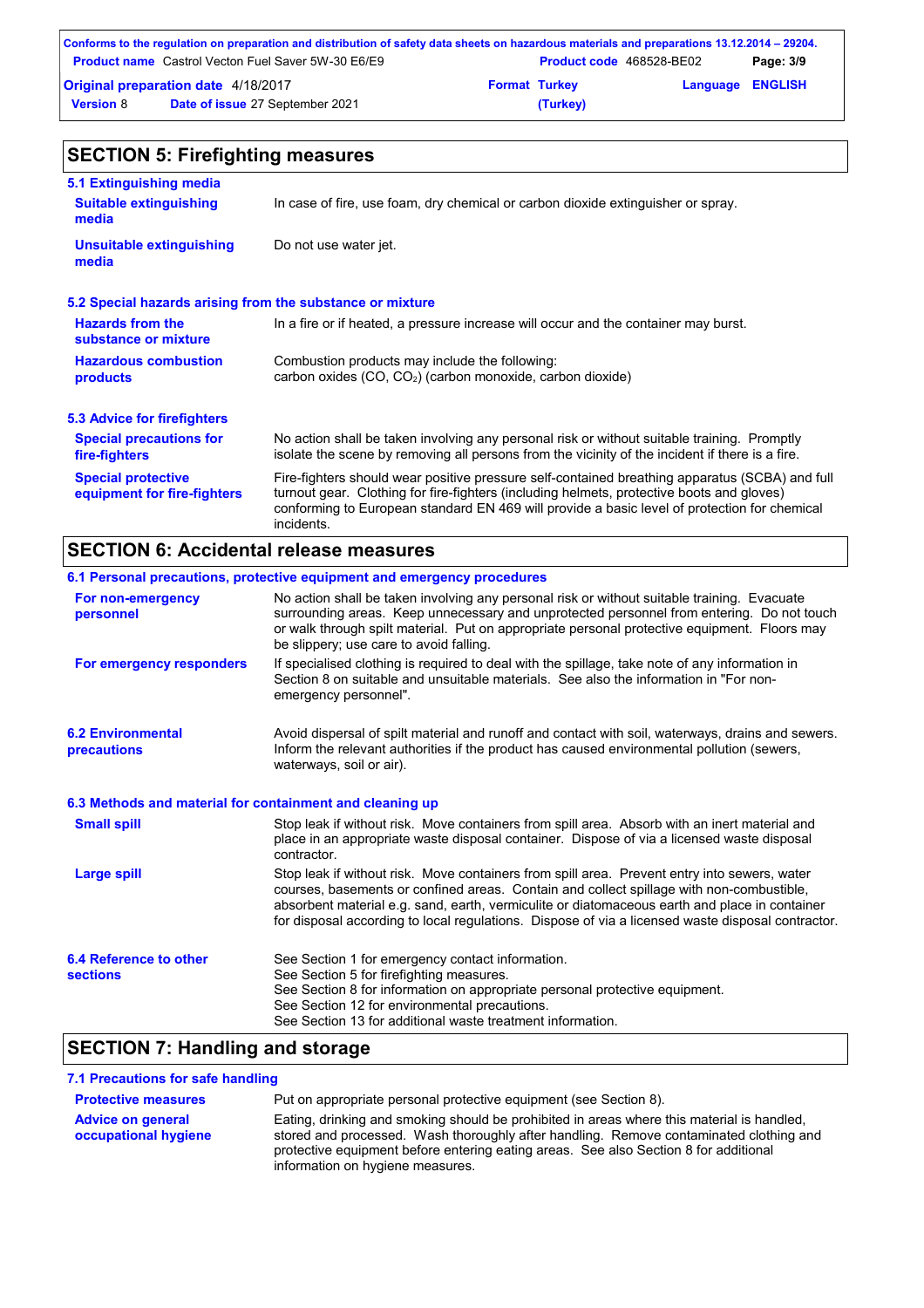|                  | Conforms to the regulation on preparation and distribution of safety data sheets on hazardous materials and preparations 13.12.2014 – 29204. |                      |                          |                         |           |
|------------------|----------------------------------------------------------------------------------------------------------------------------------------------|----------------------|--------------------------|-------------------------|-----------|
|                  | <b>Product name</b> Castrol Vecton Fuel Saver 5W-30 E6/E9                                                                                    |                      | Product code 468528-BE02 |                         | Page: 4/9 |
|                  | <b>Original preparation date 4/18/2017</b>                                                                                                   | <b>Format Turkey</b> |                          | <b>Language ENGLISH</b> |           |
| <b>Version 8</b> | Date of issue 27 September 2021                                                                                                              |                      | (Turkey)                 |                         |           |

#### **SECTION 7: Handling and storage** Store in accordance with local regulations. Store in original container protected from direct sunlight in a dry, cool and well-ventilated area, away from incompatible materials (see Section 10) and food and drink. Keep container tightly closed and sealed until ready for use. Store and use only in equipment/containers designed for use with this product. Containers that have been opened must be carefully resealed and kept upright to prevent leakage. Do not store in unlabelled containers. Use appropriate containment to avoid environmental contamination. **7.2 Conditions for safe storage, including any incompatibilities Not suitable Not suitable** Prolonged exposure to elevated temperature

#### **7.3 Specific end use(s)**

**Recommendations** Not available.

## **SECTION 8: Exposure controls/personal protection**

### **8.1 Control parameters**

**Occupational exposure limits**

| <b>Product/ingredient name</b>                               | <b>Exposure limit values</b>                                                                                               |
|--------------------------------------------------------------|----------------------------------------------------------------------------------------------------------------------------|
| Distillates (petroleum), hydrotreated heavy paraffinic       | <b>ACGIH TLV (United States).</b><br>TWA: 5 mg/m <sup>3</sup> 8 hours. Issued/Revised: 11/2009 Form: Inhalable<br>fraction |
| Distillates (petroleum), hydrotreated heavy paraffinic       | <b>ACGIH TLV (United States).</b><br>TWA: 5 mg/m <sup>3</sup> 8 hours. Issued/Revised: 11/2009 Form: Inhalable<br>fraction |
| Distillates (petroleum), solvent-dewaxed heavy<br>paraffinic | <b>ACGIH TLV (United States).</b><br>TWA: 5 mg/m <sup>3</sup> 8 hours. Issued/Revised: 11/2009 Form: Inhalable<br>fraction |
| Distillates (petroleum), hydrotreated light paraffinic       | <b>ACGIH TLV (United States).</b><br>TWA: 5 mg/m <sup>3</sup> 8 hours. Issued/Revised: 11/2009 Form: Inhalable<br>fraction |
| Distillates (petroleum), solvent-dewaxed light<br>paraffinic | <b>ACGIH TLV (United States).</b><br>TWA: 5 mg/m <sup>3</sup> 8 hours. Issued/Revised: 11/2009 Form: Inhalable<br>fraction |

Whilst specific OELs for certain components may be shown in this section, other components may be present in any mist, vapour or dust produced. Therefore, the specific OELs may not be applicable to the product as a whole and are provided for guidance only.

| <b>Recommended monitoring</b><br>procedures       | If this product contains ingredients with exposure limits, personal, workplace atmosphere or<br>biological monitoring may be required to determine the effectiveness of the ventilation or other<br>control measures and/or the necessity to use respiratory protective equipment. Reference<br>should be made to monitoring standards, such as the following: European Standard EN 689<br>(Workplace atmospheres - Guidance for the assessment of exposure by inhalation to chemical<br>agents for comparison with limit values and measurement strategy) European Standard EN<br>14042 (Workplace atmospheres - Guide for the application and use of procedures for the<br>assessment of exposure to chemical and biological agents) European Standard EN 482<br>(Workplace atmospheres - General requirements for the performance of procedures for the<br>measurement of chemical agents) Reference to national guidance documents for methods for<br>the determination of hazardous substances will also be required. |
|---------------------------------------------------|----------------------------------------------------------------------------------------------------------------------------------------------------------------------------------------------------------------------------------------------------------------------------------------------------------------------------------------------------------------------------------------------------------------------------------------------------------------------------------------------------------------------------------------------------------------------------------------------------------------------------------------------------------------------------------------------------------------------------------------------------------------------------------------------------------------------------------------------------------------------------------------------------------------------------------------------------------------------------------------------------------------------------|
| <b>8.2 Exposure controls</b>                      |                                                                                                                                                                                                                                                                                                                                                                                                                                                                                                                                                                                                                                                                                                                                                                                                                                                                                                                                                                                                                            |
| <b>Appropriate engineering</b><br><b>controls</b> | All activities involving chemicals should be assessed for their risks to health, to ensure<br>exposures are adequately controlled. Personal protective equipment should only be considered<br>after other forms of control measures (e.g. engineering controls) have been suitably evaluated.<br>Personal protective equipment should conform to appropriate standards, be suitable for use, be<br>kept in good condition and properly maintained.<br>Your supplier of personal protective equipment should be consulted for advice on selection and<br>appropriate standards. For further information contact your national organisation for standards.<br>Provide exhaust ventilation or other engineering controls to keep the relevant airborne<br>concentrations below their respective occupational exposure limits.<br>The final choice of protective equipment will depend upon a risk assessment. It is important to<br>ensure that all items of personal protective equipment are compatible.                    |
| <b>Individual protection measures</b>             |                                                                                                                                                                                                                                                                                                                                                                                                                                                                                                                                                                                                                                                                                                                                                                                                                                                                                                                                                                                                                            |
| <b>Hygiene measures</b>                           | Wash hands, forearms and face thoroughly after handling chemical products, before eating,<br>smoking and using the lavatory and at the end of the working period. Appropriate techniques<br>should be used to remove potentially contaminated clothing. Wash contaminated clothing<br>before reusing. Ensure that eyewash stations and safety showers are close to the workstation<br>location.                                                                                                                                                                                                                                                                                                                                                                                                                                                                                                                                                                                                                            |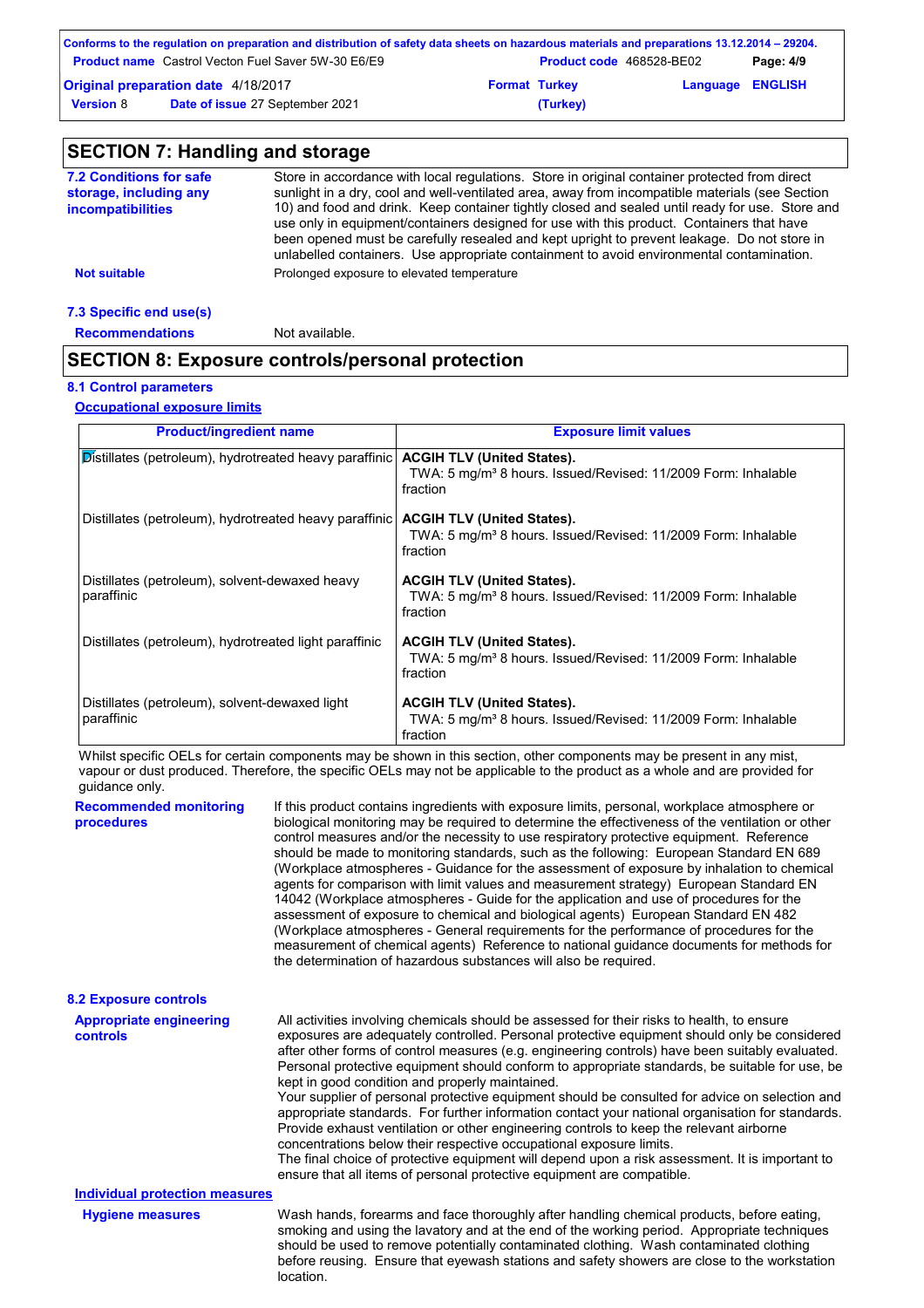| Conforms to the regulation on preparation and distribution of safety data sheets on hazardous materials and preparations 13.12.2014 – 29204. |                                                           |                      |                          |                         |           |  |
|----------------------------------------------------------------------------------------------------------------------------------------------|-----------------------------------------------------------|----------------------|--------------------------|-------------------------|-----------|--|
|                                                                                                                                              | <b>Product name</b> Castrol Vecton Fuel Saver 5W-30 E6/E9 |                      | Product code 468528-BE02 |                         | Page: 5/9 |  |
| <b>Original preparation date 4/18/2017</b>                                                                                                   |                                                           | <b>Format Turkey</b> |                          | <b>Language ENGLISH</b> |           |  |
| <b>Version 8</b>                                                                                                                             | Date of issue 27 September 2021                           |                      | (Turkey)                 |                         |           |  |

## **SECTION 8: Exposure controls/personal protection**

| <b>Respiratory protection</b>                    | In case of insufficient ventilation, wear suitable respiratory equipment.<br>The correct choice of respiratory protection depends upon the chemicals being handled, the<br>conditions of work and use, and the condition of the respiratory equipment. Safety procedures<br>should be developed for each intended application. Respiratory protection equipment should<br>therefore be chosen in consultation with the supplier/manufacturer and with a full assessment<br>of the working conditions.                                                                                                                                                                                                                                                                                        |
|--------------------------------------------------|----------------------------------------------------------------------------------------------------------------------------------------------------------------------------------------------------------------------------------------------------------------------------------------------------------------------------------------------------------------------------------------------------------------------------------------------------------------------------------------------------------------------------------------------------------------------------------------------------------------------------------------------------------------------------------------------------------------------------------------------------------------------------------------------|
| <b>Eye/face protection</b>                       | Safety glasses with side shields.                                                                                                                                                                                                                                                                                                                                                                                                                                                                                                                                                                                                                                                                                                                                                            |
| <b>Skin protection</b>                           |                                                                                                                                                                                                                                                                                                                                                                                                                                                                                                                                                                                                                                                                                                                                                                                              |
| <b>Hand protection</b>                           | Wear protective gloves if prolonged or repeated contact is likely. Wear chemical resistant<br>gloves. Recommended: Nitrile gloves. The correct choice of protective gloves depends upon<br>the chemicals being handled, the conditions of work and use, and the condition of the gloves<br>(even the best chemically resistant glove will break down after repeated chemical exposures).<br>Most gloves provide only a short time of protection before they must be discarded and replaced.<br>Because specific work environments and material handling practices vary, safety procedures<br>should be developed for each intended application. Gloves should therefore be chosen in<br>consultation with the supplier/manufacturer and with a full assessment of the working<br>conditions. |
| <b>Skin and body</b>                             | Use of protective clothing is good industrial practice.<br>Personal protective equipment for the body should be selected based on the task being<br>performed and the risks involved and should be approved by a specialist before handling this<br>product.<br>Cotton or polyester/cotton overalls will only provide protection against light superficial<br>contamination that will not soak through to the skin. Overalls should be laundered on a regular<br>basis. When the risk of skin exposure is high (e.g. when cleaning up spillages or if there is a<br>risk of splashing) then chemical resistant aprons and/or impervious chemical suits and boots<br>will be required.                                                                                                        |
| <b>Environmental exposure</b><br><b>controls</b> | Emissions from ventilation or work process equipment should be checked to ensure they<br>comply with the requirements of environmental protection legislation. In some cases, fume<br>scrubbers, filters or engineering modifications to the process equipment will be necessary to<br>reduce emissions to acceptable levels.                                                                                                                                                                                                                                                                                                                                                                                                                                                                |

## **SECTION 9: Physical and chemical properties**

| 9.1 Information on basic physical and chemical properties |                                                                                                                                                                  |
|-----------------------------------------------------------|------------------------------------------------------------------------------------------------------------------------------------------------------------------|
| <b>Appearance</b>                                         |                                                                                                                                                                  |
| <b>Physical state</b>                                     | Liquid.                                                                                                                                                          |
| <b>Colour</b>                                             | Amber. [Light]                                                                                                                                                   |
| <b>Odour</b>                                              | Not available.                                                                                                                                                   |
| <b>Odour threshold</b>                                    | Not available.                                                                                                                                                   |
| pH                                                        | Not applicable.                                                                                                                                                  |
| <b>Melting point/freezing point</b>                       | Not available.                                                                                                                                                   |
| Initial boiling point and boiling<br>range                | Not available.                                                                                                                                                   |
| <b>Pour point</b>                                         | -48 $^{\circ}$ C                                                                                                                                                 |
| <b>Flash point</b>                                        | Closed cup: 199°C (390.2°F) [Pensky-Martens.]<br>Open cup: 228°C (442.4°F) [Cleveland.]                                                                          |
| <b>Evaporation rate</b>                                   | Not available.                                                                                                                                                   |
| <b>Flammability (solid, gas)</b>                          | Not applicable. Based on - Physical state                                                                                                                        |
| <b>Upper/lower flammability or</b><br>explosive limits    | Not available.                                                                                                                                                   |
| <b>Vapour pressure</b>                                    | Not available.                                                                                                                                                   |
| <b>Vapour density</b>                                     | Not available.                                                                                                                                                   |
| <b>Relative density</b>                                   | Not available.                                                                                                                                                   |
| <b>Density</b>                                            | <1000 kg/m <sup>3</sup> (<1 g/cm <sup>3</sup> ) at 15 <sup>°</sup> C                                                                                             |
| <b>Solubility(ies)</b>                                    | insoluble in water.                                                                                                                                              |
| <b>Partition coefficient: n-octanol/</b><br>water         | Not available.                                                                                                                                                   |
| <b>Auto-ignition temperature</b>                          | Not available.                                                                                                                                                   |
| <b>Decomposition temperature</b><br><b>Viscosity</b>      | Not available.<br>Kinematic: 69.47 mm <sup>2</sup> /s (69.47 cSt) at 40 $^{\circ}$ C<br>Kinematic: 11.5 to 12.29 mm <sup>2</sup> /s (11.5 to 12.29 cSt) at 100°C |
| <b>Explosive properties</b>                               | Not available.                                                                                                                                                   |
| <b>Oxidising properties</b>                               | Not available.                                                                                                                                                   |
|                                                           |                                                                                                                                                                  |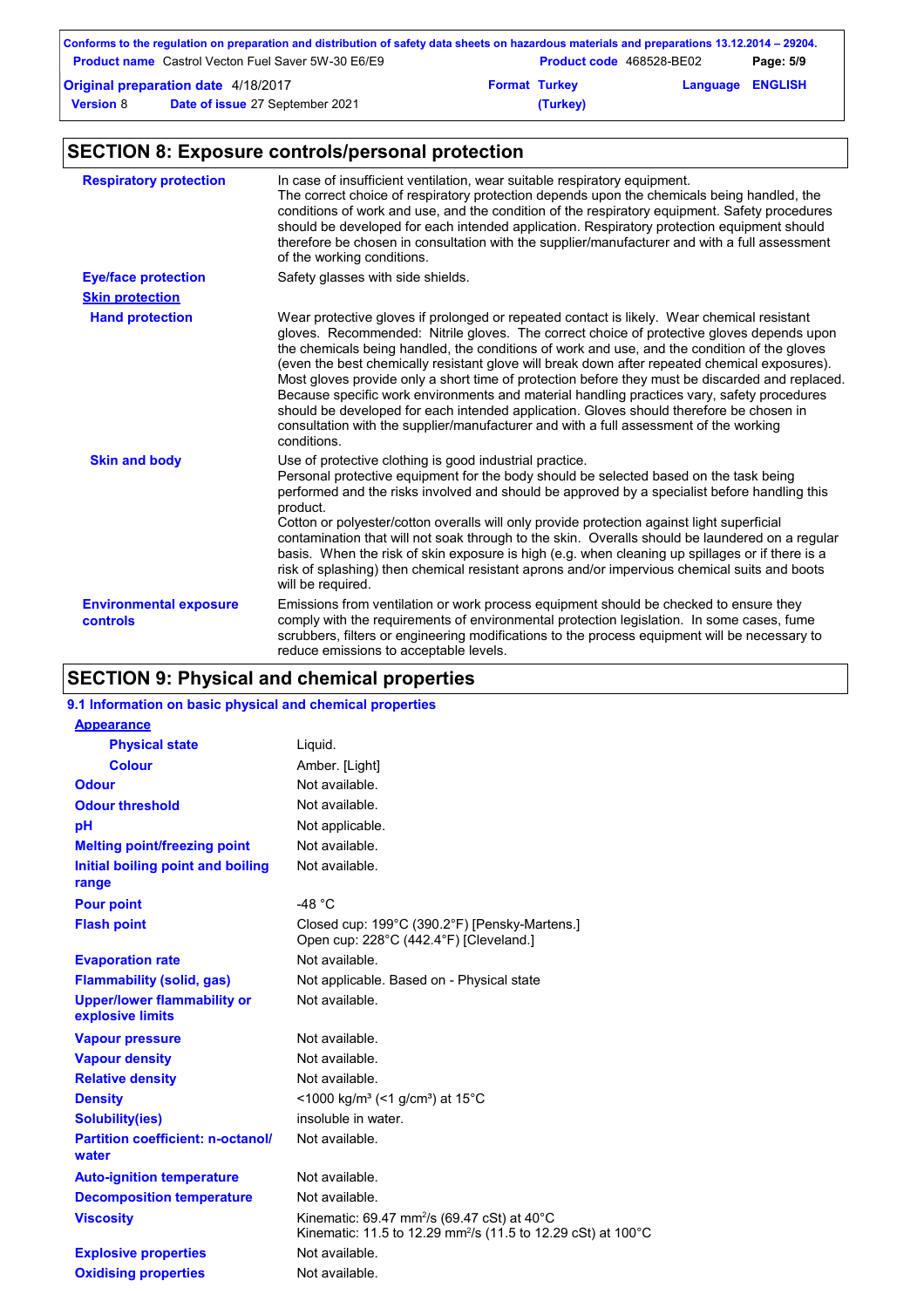| Conforms to the regulation on preparation and distribution of safety data sheets on hazardous materials and preparations 13.12.2014 – 29204. |                                                           |  |                                 |                         |           |  |
|----------------------------------------------------------------------------------------------------------------------------------------------|-----------------------------------------------------------|--|---------------------------------|-------------------------|-----------|--|
|                                                                                                                                              | <b>Product name</b> Castrol Vecton Fuel Saver 5W-30 E6/E9 |  | <b>Product code</b> 468528-BE02 |                         | Page: 6/9 |  |
| <b>Original preparation date 4/18/2017</b>                                                                                                   |                                                           |  | <b>Format Turkey</b>            | <b>Language ENGLISH</b> |           |  |
| <b>Version 8</b>                                                                                                                             | <b>Date of issue 27 September 2021</b>                    |  | (Turkey)                        |                         |           |  |

## **SECTION 9: Physical and chemical properties**

### **9.2 Other information**

No additional information.

| <b>SECTION 10: Stability and reactivity</b>       |                                                                                                                                                                         |  |  |
|---------------------------------------------------|-------------------------------------------------------------------------------------------------------------------------------------------------------------------------|--|--|
| <b>10.1 Reactivity</b>                            | No specific test data available for this product. Refer to Conditions to avoid and Incompatible<br>materials for additional information.                                |  |  |
| <b>10.2 Chemical stability</b>                    | The product is stable.                                                                                                                                                  |  |  |
| <b>10.3 Possibility of</b><br>hazardous reactions | Under normal conditions of storage and use, hazardous reactions will not occur.<br>Under normal conditions of storage and use, hazardous polymerisation will not occur. |  |  |
| <b>10.4 Conditions to avoid</b>                   | Avoid all possible sources of ignition (spark or flame).                                                                                                                |  |  |
| 10.5 Incompatible materials                       | Reactive or incompatible with the following materials: oxidising materials.                                                                                             |  |  |
| <b>10.6 Hazardous</b><br>decomposition products   | Under normal conditions of storage and use, hazardous decomposition products should not be<br>produced.                                                                 |  |  |

## **SECTION 11: Toxicological information**

## **11.1 Information on toxicological effects**

| <b>Information on likely</b><br>routes of exposure | Routes of entry anticipated: Dermal, Inhalation.                                                                                                                                                                                                                                                                                                                                                                |  |  |  |
|----------------------------------------------------|-----------------------------------------------------------------------------------------------------------------------------------------------------------------------------------------------------------------------------------------------------------------------------------------------------------------------------------------------------------------------------------------------------------------|--|--|--|
| <b>Potential acute health effects</b>              |                                                                                                                                                                                                                                                                                                                                                                                                                 |  |  |  |
| <b>Inhalation</b>                                  | Vapour inhalation under ambient conditions is not normally a problem due to low vapour<br>pressure.                                                                                                                                                                                                                                                                                                             |  |  |  |
| <b>Ingestion</b>                                   | No known significant effects or critical hazards.                                                                                                                                                                                                                                                                                                                                                               |  |  |  |
| <b>Skin contact</b>                                | Defatting to the skin. May cause skin dryness and irritation.                                                                                                                                                                                                                                                                                                                                                   |  |  |  |
| <b>Eye contact</b>                                 | No known significant effects or critical hazards.                                                                                                                                                                                                                                                                                                                                                               |  |  |  |
|                                                    | <b>Symptoms related to the physical, chemical and toxicological characteristics</b>                                                                                                                                                                                                                                                                                                                             |  |  |  |
| <b>Inhalation</b>                                  | No specific data.                                                                                                                                                                                                                                                                                                                                                                                               |  |  |  |
| <b>Ingestion</b>                                   | No specific data.                                                                                                                                                                                                                                                                                                                                                                                               |  |  |  |
| <b>Skin contact</b>                                | Adverse symptoms may include the following:<br>irritation<br>dryness<br>cracking                                                                                                                                                                                                                                                                                                                                |  |  |  |
| <b>Eye contact</b>                                 | No specific data.                                                                                                                                                                                                                                                                                                                                                                                               |  |  |  |
|                                                    | Delayed and immediate effects as well as chronic effects from short and long-term exposure                                                                                                                                                                                                                                                                                                                      |  |  |  |
| <b>Inhalation</b>                                  | Overexposure to the inhalation of airborne droplets or aerosols may cause irritation of the<br>respiratory tract.                                                                                                                                                                                                                                                                                               |  |  |  |
| <b>Ingestion</b>                                   | Ingestion of large quantities may cause nausea and diarrhoea.                                                                                                                                                                                                                                                                                                                                                   |  |  |  |
| <b>Skin contact</b>                                | Prolonged or repeated contact can defat the skin and lead to irritation and/or dermatitis.                                                                                                                                                                                                                                                                                                                      |  |  |  |
| <b>Eye contact</b>                                 | Potential risk of transient stinging or redness if accidental eye contact occurs.                                                                                                                                                                                                                                                                                                                               |  |  |  |
| <b>Potential chronic health effects</b>            |                                                                                                                                                                                                                                                                                                                                                                                                                 |  |  |  |
| <b>General</b>                                     | <b>USED ENGINE OILS</b><br>Combustion products resulting from the operation of internal combustion engines contaminate<br>engine oils during use. Used engine oil may contain hazardous components which have the<br>potential to cause skin cancer. Frequent or prolonged contact with all types and makes of used<br>engine oil must therefore be avoided and a high standard of personal hygiene maintained. |  |  |  |
| <b>Carcinogenicity</b>                             | No known significant effects or critical hazards.                                                                                                                                                                                                                                                                                                                                                               |  |  |  |
| <b>Mutagenicity</b>                                | No known significant effects or critical hazards.                                                                                                                                                                                                                                                                                                                                                               |  |  |  |
| <b>Developmental effects</b>                       | No known significant effects or critical hazards.                                                                                                                                                                                                                                                                                                                                                               |  |  |  |
| <b>Fertility effects</b>                           | No known significant effects or critical hazards.                                                                                                                                                                                                                                                                                                                                                               |  |  |  |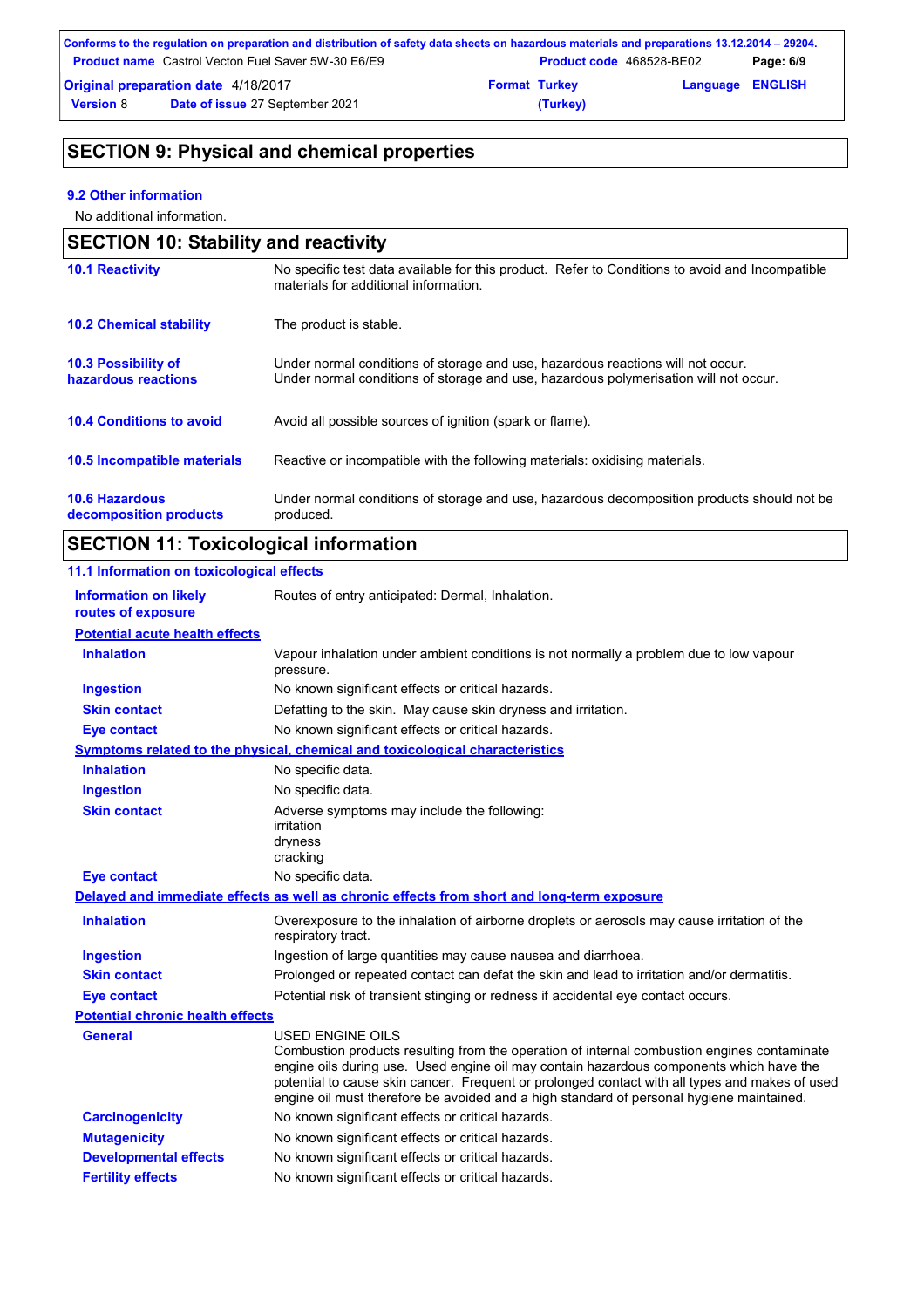| Conforms to the regulation on preparation and distribution of safety data sheets on hazardous materials and preparations 13.12.2014 – 29204. |                                                           |                      |                                 |                         |           |
|----------------------------------------------------------------------------------------------------------------------------------------------|-----------------------------------------------------------|----------------------|---------------------------------|-------------------------|-----------|
|                                                                                                                                              | <b>Product name</b> Castrol Vecton Fuel Saver 5W-30 E6/E9 |                      | <b>Product code</b> 468528-BE02 |                         | Page: 7/9 |
| <b>Original preparation date 4/18/2017</b>                                                                                                   |                                                           | <b>Format Turkey</b> |                                 | <b>Language ENGLISH</b> |           |
| <b>Version 8</b>                                                                                                                             | <b>Date of issue 27 September 2021</b>                    |                      | (Turkey)                        |                         |           |

### **SECTION 12: Ecological information**

#### **12.1 Toxicity**

**Environmental hazards** Not classified as dangerous

#### **12.2 Persistence and degradability**

Partially biodegradable.

#### **12.3 Bioaccumulative potential**

This product is not expected to bioaccumulate through food chains in the environment.

| <b>12.4 Mobility in soil</b>                                  |                                                                      |
|---------------------------------------------------------------|----------------------------------------------------------------------|
| <b>Soil/water partition</b><br>coefficient (K <sub>oc</sub> ) | Not available.                                                       |
| <b>Mobility</b>                                               | Spillages may penetrate the soil causing ground water contamination. |

#### **12.5 Results of PBT and vPvB assessment**

This mixture does not contain any substances that are assessed to be a PBT or a vPvB.

#### **12.6 Other adverse effects**

| <b>Other ecological information</b> | Spills may form a film on water surfaces causing physical damage to organisms. Oxygen |
|-------------------------------------|---------------------------------------------------------------------------------------|
|                                     | transfer could also be impaired.                                                      |

### **SECTION 13: Disposal considerations**

#### **13.1 Waste treatment methods**

```
Special precautions This material and its container must be disposed of in a safe way. Empty containers or liners 
                                may retain some product residues. Avoid dispersal of spilt material and runoff and contact with 
                                soil, waterways, drains and sewers.
Methods of disposal The generation of waste should be avoided or minimised wherever possible. Significant
                                quantities of waste product residues should not be disposed of via the foul sewer but processed 
                                in a suitable effluent treatment plant. Dispose of surplus and non-recyclable products via a 
                                licensed waste disposal contractor. Disposal of this product, solutions and any by-products 
                                should at all times comply with the requirements of environmental protection and waste disposal 
                                legislation and any regional local authority requirements. Waste packaging should be recycled.
                                Incineration or landfill should only be considered when recycling is not feasible. This material 
                                and its container must be disposed of in a safe way. Empty containers or liners may retain some 
                                product residues. Avoid dispersal of spilt material and runoff and contact with soil, waterways,
                                drains and sewers.
```
### **SECTION 14: Transport information**

|                                           | <b>ADR/RID</b>           | <b>ADN</b>               | <b>IMDG</b>              | <b>IATA</b>    |
|-------------------------------------------|--------------------------|--------------------------|--------------------------|----------------|
| 14.1 UN number                            | Not regulated.           | Not regulated.           | Not regulated.           | Not regulated. |
| 14.2 UN proper<br>shipping name           | $\overline{\phantom{0}}$ | $\overline{\phantom{a}}$ | $\overline{\phantom{a}}$ | -              |
| <b>14.3 Transport</b><br>hazard class(es) |                          | $\overline{ }$           | $\overline{a}$           |                |
| 14.4 Packing<br>group                     |                          | ۰                        | $\overline{a}$           |                |
| 14.5<br><b>Environmental</b><br>hazards   | No.                      | No.                      | No.                      | No.            |
| <b>Additional</b><br>information          |                          | ۰                        | $\overline{a}$           |                |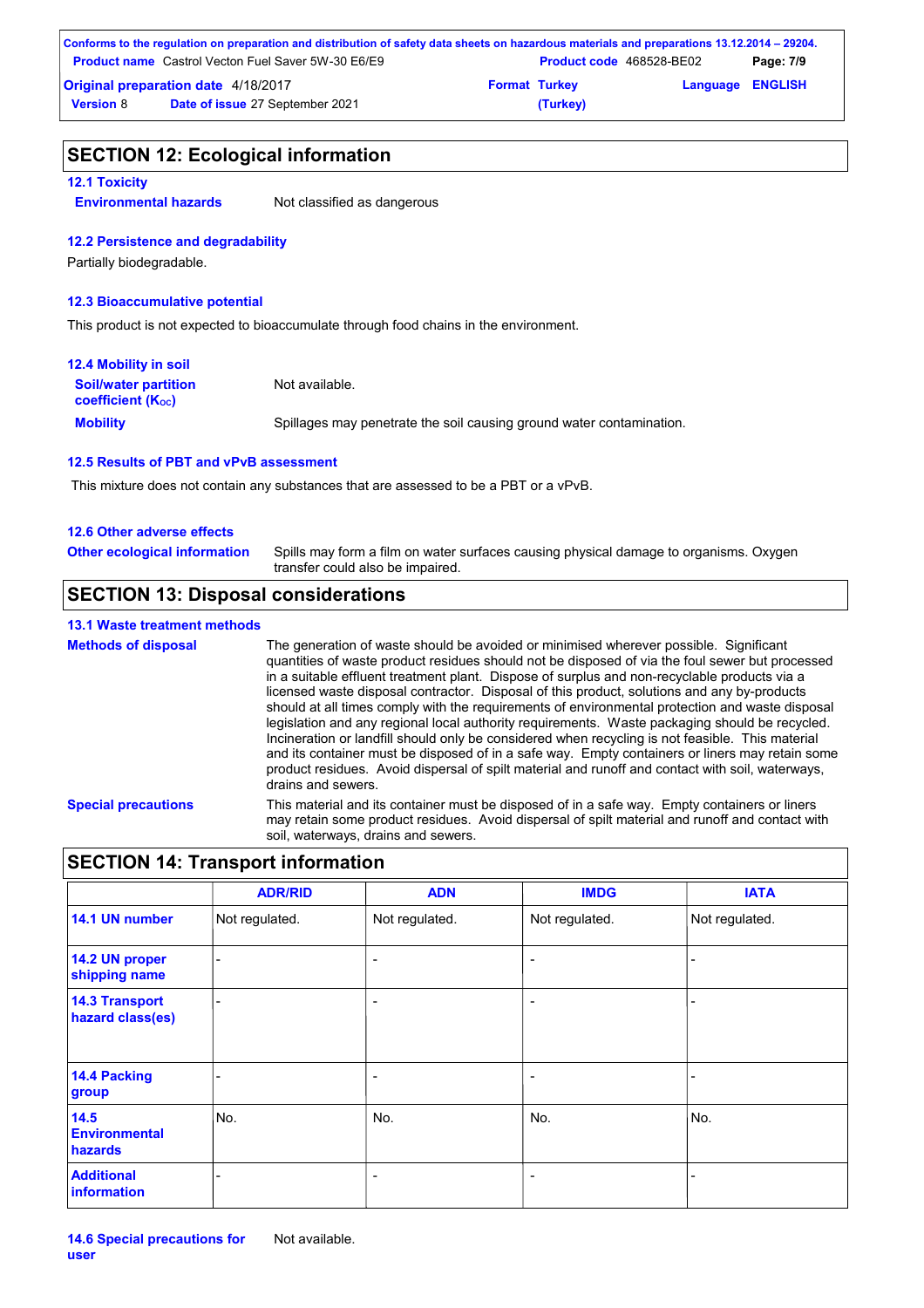|                                                           | Conforms to the regulation on preparation and distribution of safety data sheets on hazardous materials and preparations 13.12.2014 – 29204. |                      |                                 |                  |           |
|-----------------------------------------------------------|----------------------------------------------------------------------------------------------------------------------------------------------|----------------------|---------------------------------|------------------|-----------|
| <b>Product name</b> Castrol Vecton Fuel Saver 5W-30 E6/E9 |                                                                                                                                              |                      | <b>Product code</b> 468528-BE02 |                  | Page: 8/9 |
| <b>Original preparation date 4/18/2017</b>                |                                                                                                                                              | <b>Format Turkey</b> |                                 | Language ENGLISH |           |
| <b>Version 8</b>                                          | Date of issue 27 September 2021                                                                                                              |                      | (Turkey)                        |                  |           |

## **SECTION 14: Transport information**

**14.7 Transport in bulk according to IMO instruments**

Not available.

## **SECTION 15: Regulatory information**

|                                                                 | 15.1 Safety, health and environmental regulations/legislation specific for the substance or mixture                            |
|-----------------------------------------------------------------|--------------------------------------------------------------------------------------------------------------------------------|
| <b>National inventory</b>                                       |                                                                                                                                |
| <b>Australia inventory (AICS)</b>                               | All components are listed or exempted.                                                                                         |
| <b>Canada inventory</b>                                         | All components are listed or exempted.                                                                                         |
| <b>China inventory (IECSC)</b>                                  | At least one component is not listed.                                                                                          |
| <b>Japan inventory (ENCS)</b>                                   | All components are listed or exempted.                                                                                         |
| <b>Korea inventory (KECI)</b>                                   | All components are listed or exempted.                                                                                         |
| <b>Philippines inventory</b><br>(PICCS)                         | All components are listed or exempted.                                                                                         |
| <b>REACH Status</b>                                             | The company, as identified in Section 1, sells this product in the EU in compliance with the<br>current requirements of REACH. |
| <b>Taiwan Chemical</b><br><b>Substances Inventory</b><br>(TCSI) | All components are listed or exempted.                                                                                         |
| <b>United States inventory</b><br>(TSCA 8b)                     | All components are active or exempted.                                                                                         |
|                                                                 |                                                                                                                                |

## **SECTION 16: Other information**

| <b>Abbreviations and acronyms</b>                      | ACGIH = American Conference of Industrial Hygienists<br>ADN = European Provisions concerning the International Carriage of Dangerous Goods by<br>Inland Waterway<br>ADR = The European Agreement concerning the International Carriage of Dangerous Goods by<br>Road<br>ATE = Acute Toxicity Estimate<br><b>BCF</b> = Bioconcentration Factor<br><b>CAS = Chemical Abstracts Service</b><br>GHS = Globally Harmonized System of Classification and Labelling of Chemicals<br>IATA = International Air Transport Association<br>IBC = Intermediate Bulk Container<br>IMDG = International Maritime Dangerous Goods<br>LogPow = logarithm of the octanol/water partition coefficient<br>MARPOL = International Convention for the Prevention of Pollution From Ships, 1973 as<br>modified by the Protocol of 1978. ("Marpol" = marine pollution)<br>OECD = Organisation for Economic Co-operation and Development<br>PBT = Persistent, Bioaccumulative and Toxic<br>RID = The Regulations concerning the International Carriage of Dangerous Goods by Rail<br>SADT = Self-Accelerating Decomposition Temperature<br>STOT-RE = Specific Target Organ Toxicity - Repeated Exposure<br>STOT-SE = Specific Target Organ Toxicity - Single Exposure<br>TWA = Time weighted average<br>UN = United Nations<br>UVCB = Complex hydrocarbon substance<br>VOC = Volatile Organic Compound<br>vPvB = Very Persistent and Very Bioaccumulative<br>Varies = may contain one or more of the following 64741-88-4, 64741-89-5, 64741-95-3, |                                                                                                                                       |  |  |
|--------------------------------------------------------|---------------------------------------------------------------------------------------------------------------------------------------------------------------------------------------------------------------------------------------------------------------------------------------------------------------------------------------------------------------------------------------------------------------------------------------------------------------------------------------------------------------------------------------------------------------------------------------------------------------------------------------------------------------------------------------------------------------------------------------------------------------------------------------------------------------------------------------------------------------------------------------------------------------------------------------------------------------------------------------------------------------------------------------------------------------------------------------------------------------------------------------------------------------------------------------------------------------------------------------------------------------------------------------------------------------------------------------------------------------------------------------------------------------------------------------------------------------------------------------------------------------------------|---------------------------------------------------------------------------------------------------------------------------------------|--|--|
|                                                        |                                                                                                                                                                                                                                                                                                                                                                                                                                                                                                                                                                                                                                                                                                                                                                                                                                                                                                                                                                                                                                                                                                                                                                                                                                                                                                                                                                                                                                                                                                                           | 64742-55-8, 64742-56-9, 64742-57-0, 64742-58-1, 64742-62-7, 64742-63-8, 64742-65-0,<br>64742-70-7, 72623-85-9, 72623-86-0, 72623-87-1 |  |  |
| <b>Full text of abbreviated H</b><br><b>statements</b> | H304                                                                                                                                                                                                                                                                                                                                                                                                                                                                                                                                                                                                                                                                                                                                                                                                                                                                                                                                                                                                                                                                                                                                                                                                                                                                                                                                                                                                                                                                                                                      | May be fatal if swallowed and enters airways.                                                                                         |  |  |
| <b>Full text of classifications</b><br>[CLP/GHS]       | Asp. Tox. 1                                                                                                                                                                                                                                                                                                                                                                                                                                                                                                                                                                                                                                                                                                                                                                                                                                                                                                                                                                                                                                                                                                                                                                                                                                                                                                                                                                                                                                                                                                               | <b>ASPIRATION HAZARD - Category 1</b>                                                                                                 |  |  |
| <b>History</b>                                         |                                                                                                                                                                                                                                                                                                                                                                                                                                                                                                                                                                                                                                                                                                                                                                                                                                                                                                                                                                                                                                                                                                                                                                                                                                                                                                                                                                                                                                                                                                                           |                                                                                                                                       |  |  |
| Date of issue/ Date of<br>revision                     | 27 September 2021                                                                                                                                                                                                                                                                                                                                                                                                                                                                                                                                                                                                                                                                                                                                                                                                                                                                                                                                                                                                                                                                                                                                                                                                                                                                                                                                                                                                                                                                                                         |                                                                                                                                       |  |  |
| Date of previous issue                                 | 17 August 2021.                                                                                                                                                                                                                                                                                                                                                                                                                                                                                                                                                                                                                                                                                                                                                                                                                                                                                                                                                                                                                                                                                                                                                                                                                                                                                                                                                                                                                                                                                                           |                                                                                                                                       |  |  |
| <b>Prepared by</b>                                     | <b>Product Stewardship</b>                                                                                                                                                                                                                                                                                                                                                                                                                                                                                                                                                                                                                                                                                                                                                                                                                                                                                                                                                                                                                                                                                                                                                                                                                                                                                                                                                                                                                                                                                                |                                                                                                                                       |  |  |
|                                                        | Tuba Yıldırım, Sertifika no ve Tarihi: GBF01.50.14 / 22.12.2020<br>tuba.yildirim@bp.com, +90 216 571 2937                                                                                                                                                                                                                                                                                                                                                                                                                                                                                                                                                                                                                                                                                                                                                                                                                                                                                                                                                                                                                                                                                                                                                                                                                                                                                                                                                                                                                 |                                                                                                                                       |  |  |

**Indicates information that has changed from previously issued version.**